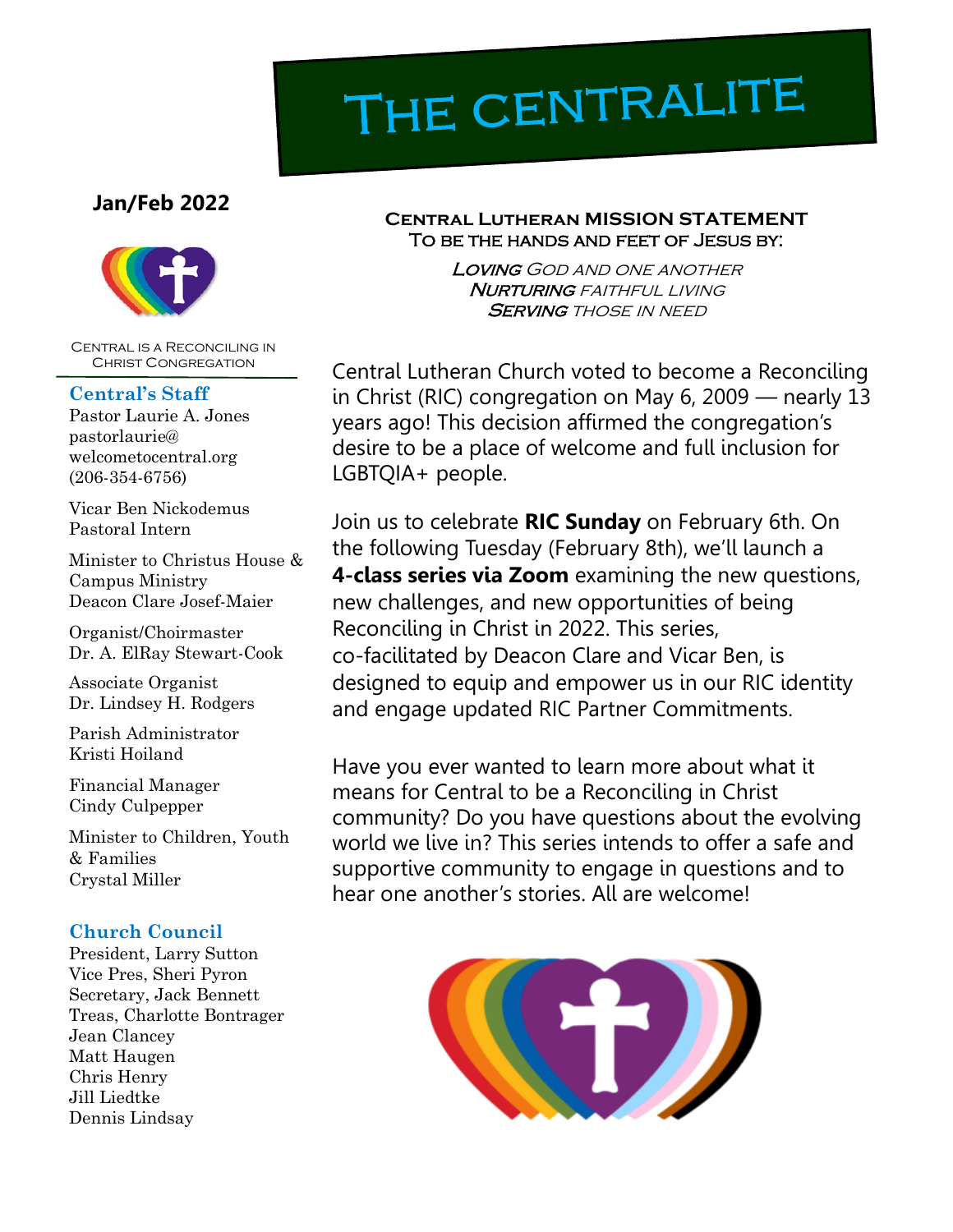#### **FROM THE DESK OF PASTOR LAURIE**

"Now you are the body of Christ, and individually members of it." (1 Cor. 12:27)

## Dear Friends in Christ,

First, for those of you who have been paying attention, let me just say… no, you didn't miss the January edition of the Centralite. It was not something we intentionally planned, that is to say, we didn't intend NOT to send it out. Rather, in the midst of this rather strange time we find ourselves living in, or more poignantly, through, we found the days following Christmas and leading up to Epiphany were fraught with inclement weather and far too many other pressing matters. In other words, I must confess January sort of got away from us. Or, at least it got away from me. As I made my way downhill from my home to church on the 26th of December (also known as the 2nd day of Christmas), it was clear to me that no one in their right mind should be driving on the roads of Eugene. You may recall the white Christmas many of us were dreaming of arrived a wee bit late! In any case, given the treacherous roads, I immediately called Lindsey (ElRay had already taken off for some much deserved post-Advent/Christmas R&R) to say, "stay home." Lindsey, in turn, called the cantors, while I let our tech guy, Thomas know that he should stay home as well. Then we sent out a mass email saying that we were switching from livestream to Zoom that Sunday.

To my surprise, nine people actually managed to make their way to church that morning (mostly of whom walked) and another 38 worshiped with us on Zoom. Among those in person was Gary Powell, who is not only a gifted retired pastor, but an accomplished pianist as well. And so we were still able to sing some of our cherished carols and Vicar Ben offered a wonderful homily reminding us of the Word made flesh who dwells among us. My point is: that's how 2021 ended and 2022 began. After two beautiful traditional Christmas Eve services with all the bells and whistles (including brass, bells, strings, vocalists, crucifer, torch bearers, acolytes, readers, communion servers, etc.) we had a wintry snowstorm that caused us to pause. In many ways the ending of 2021 serves as an example of what has become our "new normal." These past couple of years we have become quite adept at adjusting and adapting to this ever changing and challenging time we find ourselves living in. And by the grace of God, through it all, we have remained connected to God and to one another as the living, breathing, members—both individually and collectively—of the body of Christ, and of Christ's church, wherever we happen to find ourselves, at home, away from home, and every place in-between. As we enter this new year, I thank God for the gift you are and the gifts you bring to this cherished and beloved part of Christ's body we call Central Lutheran Church.

In Christ's Abiding Love, +Pastor Laurie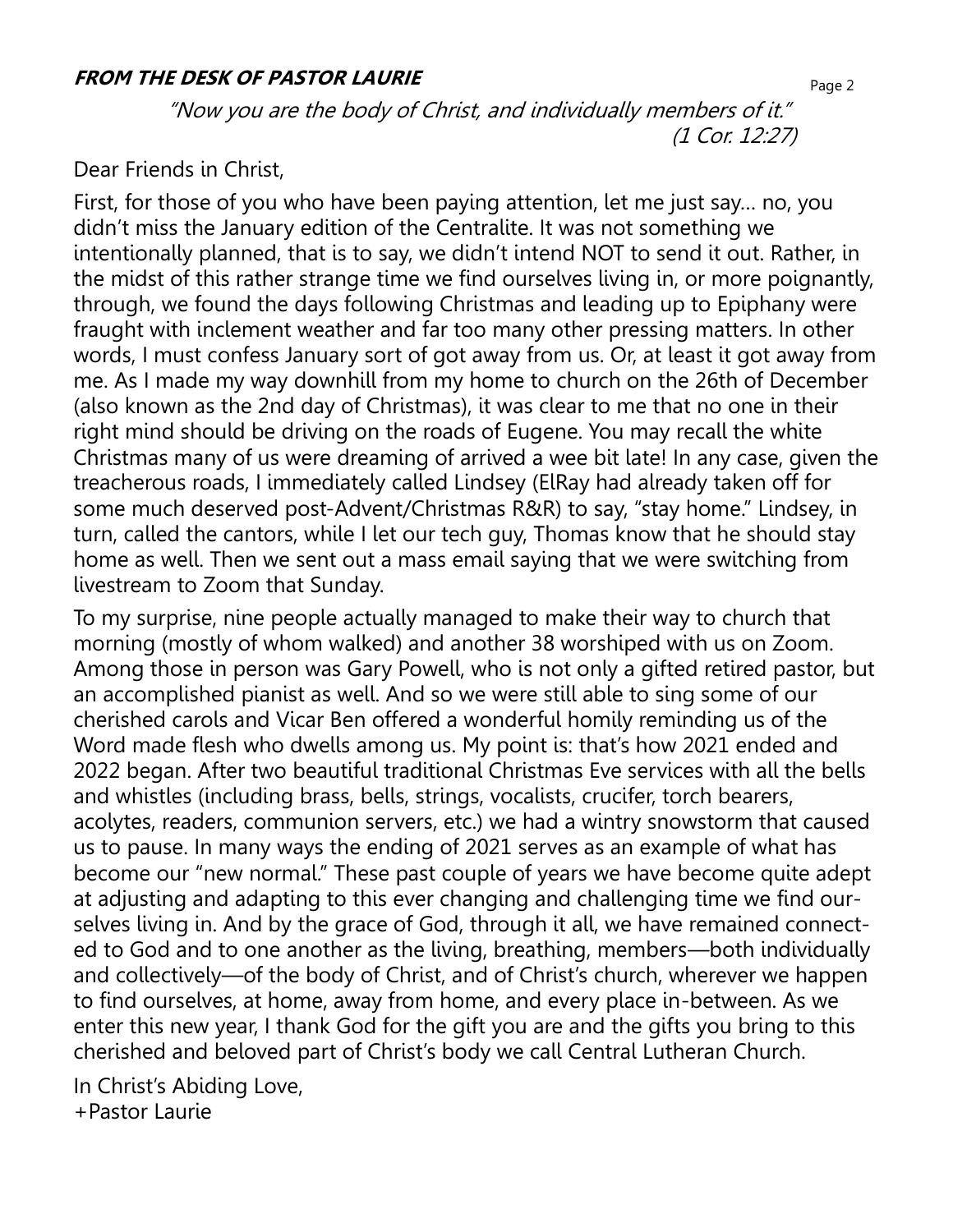## **FROM THE DESK OF VICAR BEN Page 3**

"And the Word became flesh and lived among us, and we have seen his glory, the glory as of a father's only son, full of grace and truth." John 1:14

We have concluded our Christmas season with Epiphany on January 6 and moved into the season "after Epiphany." Epiphany is a Greek word meaning literally "shining forth" (less literally "appearing"). It is a time where we recognize Christ's glory. Glory is a term we frequently use but far too infrequently pause to ask what it is. Glory, in the Old Testament, is that which emanates from the presence of God. To emanate is to "shine forth" and glory is most often depicted with the language of something like a great light shining forth. We frequently hear of the glory of the Lord which covers over people, or fills the temple. Therefore, when we talk about the glory of the Lord coming forth from Jesus we are recognize Jesus as divine. The divine nature of Jesus therefore "shines forth" in the world.

The time after the day of Epiphany on Jan 6 Is sometimes called the "Season of Epiphany" or far more frequently  $-$  and how the ELCA currently designates it  $-$  the "Sundays after Epiphany." The reason we think of this in terms of the "Sundays after Epiphany" is that we try to think of this period as much as "ordinary time" as we do a special season. What makes this ordinary time is that we always are celebrating the revelation of God's glory among us – that Jesus is God with us in this space and time. Our ordinary time is a celebration of God's mighty acts in the world, but the everyday world, the world we live in day by day.

Those mighty acts in the world shine forth through all of us who are children of God. Jesus is embodied in us as we become Christ to one another in our love and care to one another. We too frequently think of being the masks of God only when we do the extraordinary deeds – what we often call "service" to others which we too frequently define as separate from our normal activities. But the glory of the Lord shines forth from us in the very ordinary aspects of our lives. It appears in the caring for our families, the grace we show in our interactions we have in the supermarket, the relationship we have in our employment – what we call the doctrine of vocation. As Paul says, "whether you eat or drink or whatever you do, do everything for the glory of God" (1 Cor 10:31).

Jesus becoming human empowers what it means to be human. The glory of the Lord shines forth – in us and through us in the very human activities we participate in. We will be doing that this month in our ministries in the church and all of our interactions we have every day in our lives. In all of that, we are being Christ to one another.

In Christ's love, Vicar Ben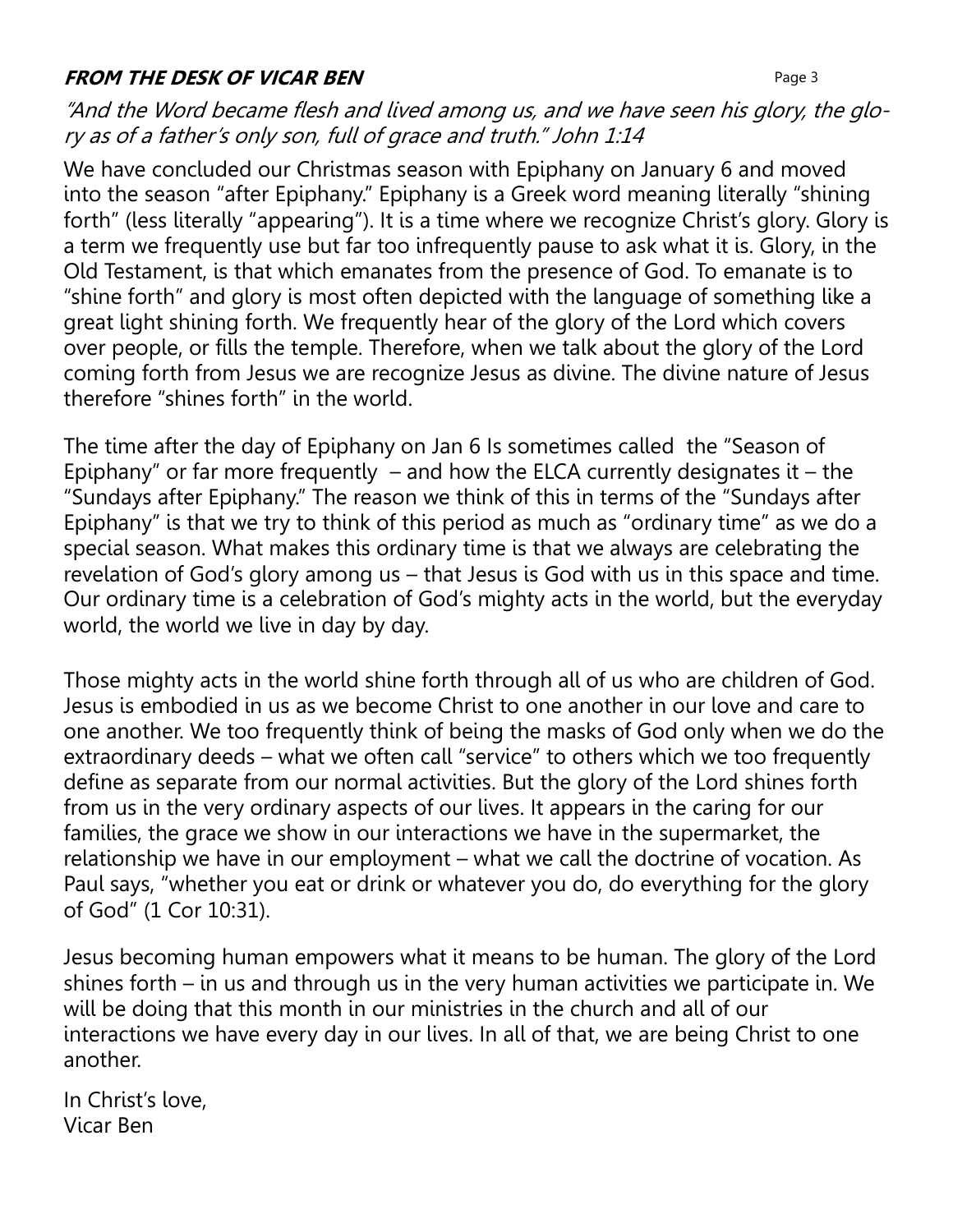

## **Can you sew? The Central Lutheran Quilters need your help!**

The Central Lutheran Quilters are soliciting help from members and friends who can sew to help create Quilt tops. Tops are made of 12 1/2" squares sewed together using generous 1/4" seams. Arrangements are made of 5 squares across and 7 squares down so the squares are in an "eye-pleasing" arrangement (preferably no like squares adjacent to each other) for the completed top measuring 60" by 80" or a little more. We have lots of quilt squares already cut and bundled together that need to be stitched, something sewers are able to do from home. Once the squares are sewn together, they can be returned to church where our Quilters will complete the task.

Please contact Jill Lietkde (541-505-8309) if you can help. Thank you! These mission quilts are all sent to Lutheran World Relief, and we are grateful to all who make it possible.



## **Valentine's Day Fun! Saturday, February 12th at 10am to 3pm** - **Kids Valentine's and Pre-Lent Party**

All kids are invited to a party at Emmaus Lutheran Church, 1250 W 18th, to celebrate Valentine's Day and do some Pre-Lent preparations. Our time together will include crafts, games, Lenten exploration, and so much fun! While we hope this presents an opportunity for parents to take a Valentine's

break yourselves, we also would love some parent and teen volunteers. Please let Crystal know if you or your teen are able to help with this adventure. RSVP by Sunday, February 6th.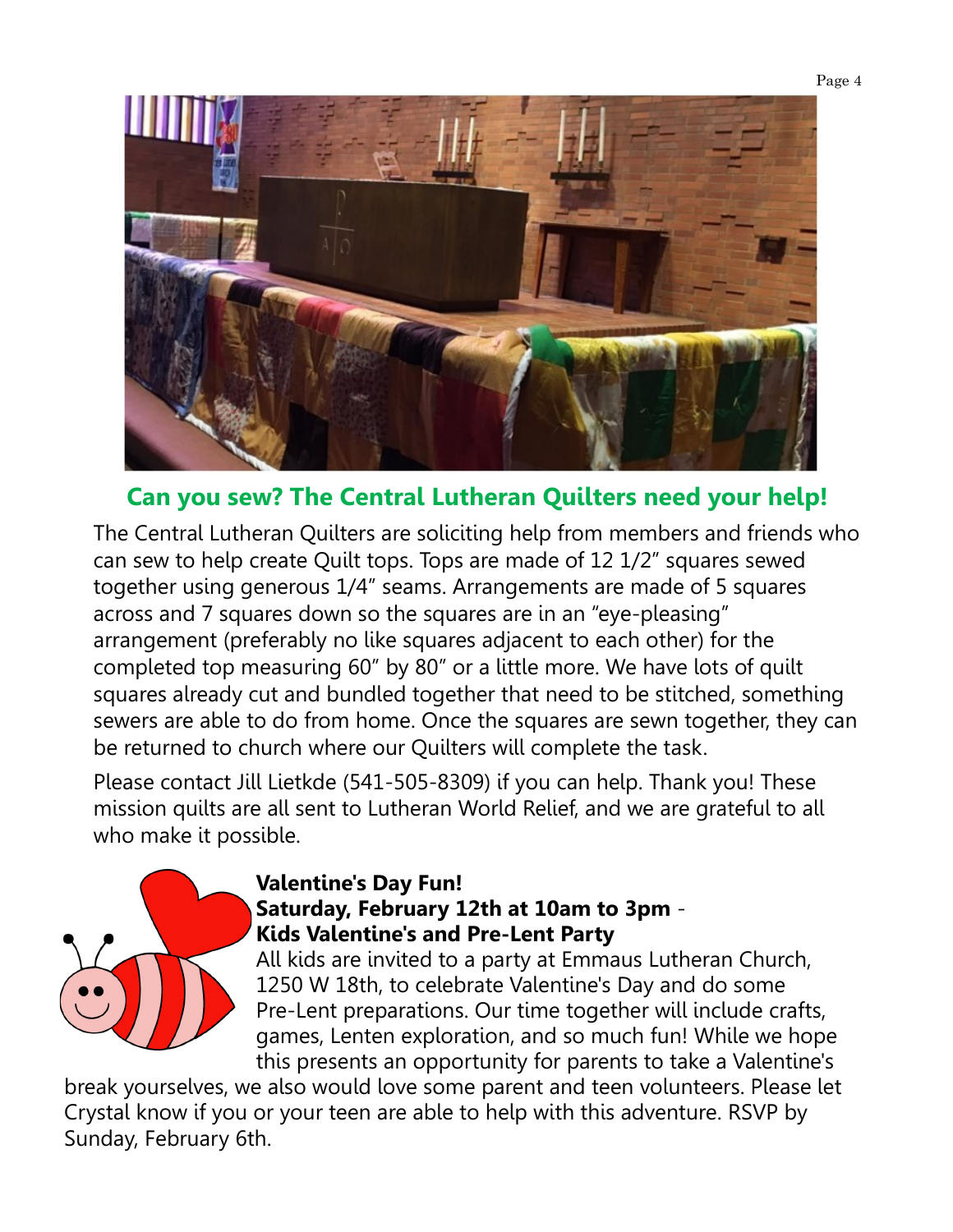



The Annual Meeting of the Camp Lutherwood Association, of which Central Lutheran is a founding member, will be held Saturday, February 5, 2022 from 9:30am-11:00am on Zoom. To RSVP, email [office@lutherwoodoregon.org](mailto:office@lutherwoodoregon.org) or call 541-998-6444. We are blessed to have Debra Knebel currently serving on the Camp Lutherwood Board.

Can't make the meeting, but wish you could help? Camp Lutherwood welcomes volunteers year-round! Call ahead and schedule a day and time to come to camp to work on a variety of projects led by camp's Director of Operations. Projects often include: chopping wood, landscaping, trail work, and light construction projects.

For Summer camping opportunities, and ways to volunteer, visit the website: [Home | Camp Lutherwood Oregon](https://www.lutherwoodoregon.org/)

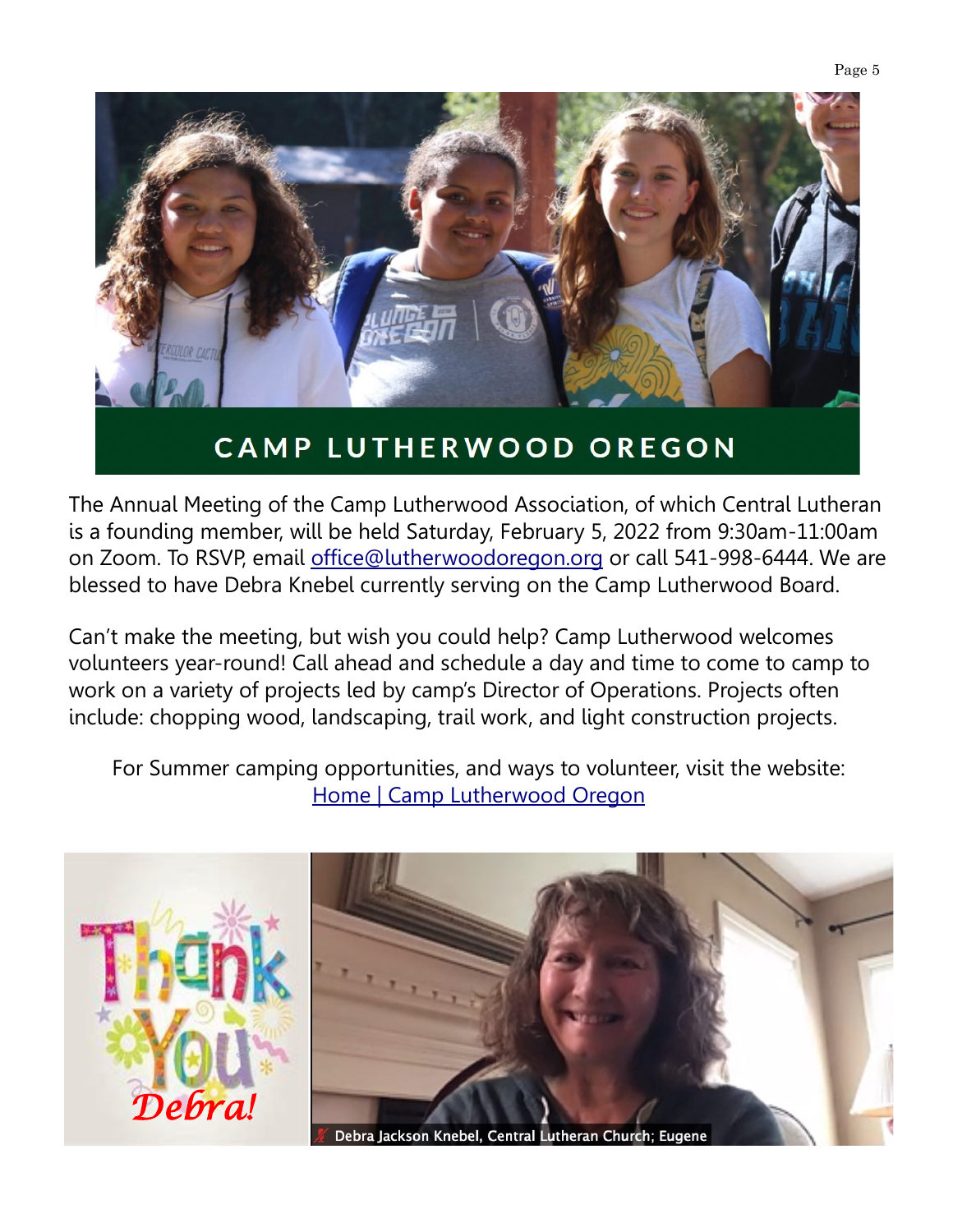## **BOOK CLUB NEWS**

The CLC Book Club will meet via ZOOM on Monday, Feb. 14, 2022, at 7:00pm to discuss a pair of short books by Julie Otsuka: The Buddha in the Attic and When the Emperor Was Divine. Both are fiction and cover the history of Japanese women in the U.S. in the first half of the 20th century. Together they provide context to our recent history. Elizabeth Uhlig will lead the discussion.

The Buddha in the Attic tells the story of young women brought from Japan to San Francisco as 'picture brides' in the early 1900s. Otsuka traces the lives of these women: from their journey by boat from Japan, arrival in San Francisco, meeting their husbands and their first nights as new wives, raising children who would reject their culture and language, the arrival of WWII, losing their homes, and moving to the internment camps. Otsuka compresses the experiences of many women into this novel.

When the Emperor was Divine tells the story of a woman living in Berkeley, CA, in 1942 who sees a sign in a window and returns home to begin packing her family's possessions. Like thousands of other Japanese Americans, she has been classified as an enemy alien and will be sent to an internment camp in Utah. Otsuka writes in five sections about the evacuation order, the train trip to Utah, life in the concentration camp, returning to Berkeley, and the impact on her husband who spent the war in prison.

The ZOOM link will be sent out closer to the meeting date. New members are always welcome! If you are not on the CLC Book Club email list and would like to join the discussion, please email Betsy Berg [rb24berg@aol.com.](mailto:rb24berg@aol.com)

Looking Ahead: The CLC Book Club will meet on Monday, March 14, 2022, at 7:00pm to discuss Grace Will Lead Us Home: The Charleston Church Massacre and the Hard, Inspiring Journey to Forgiveness by Jennifer Berry Hawes.

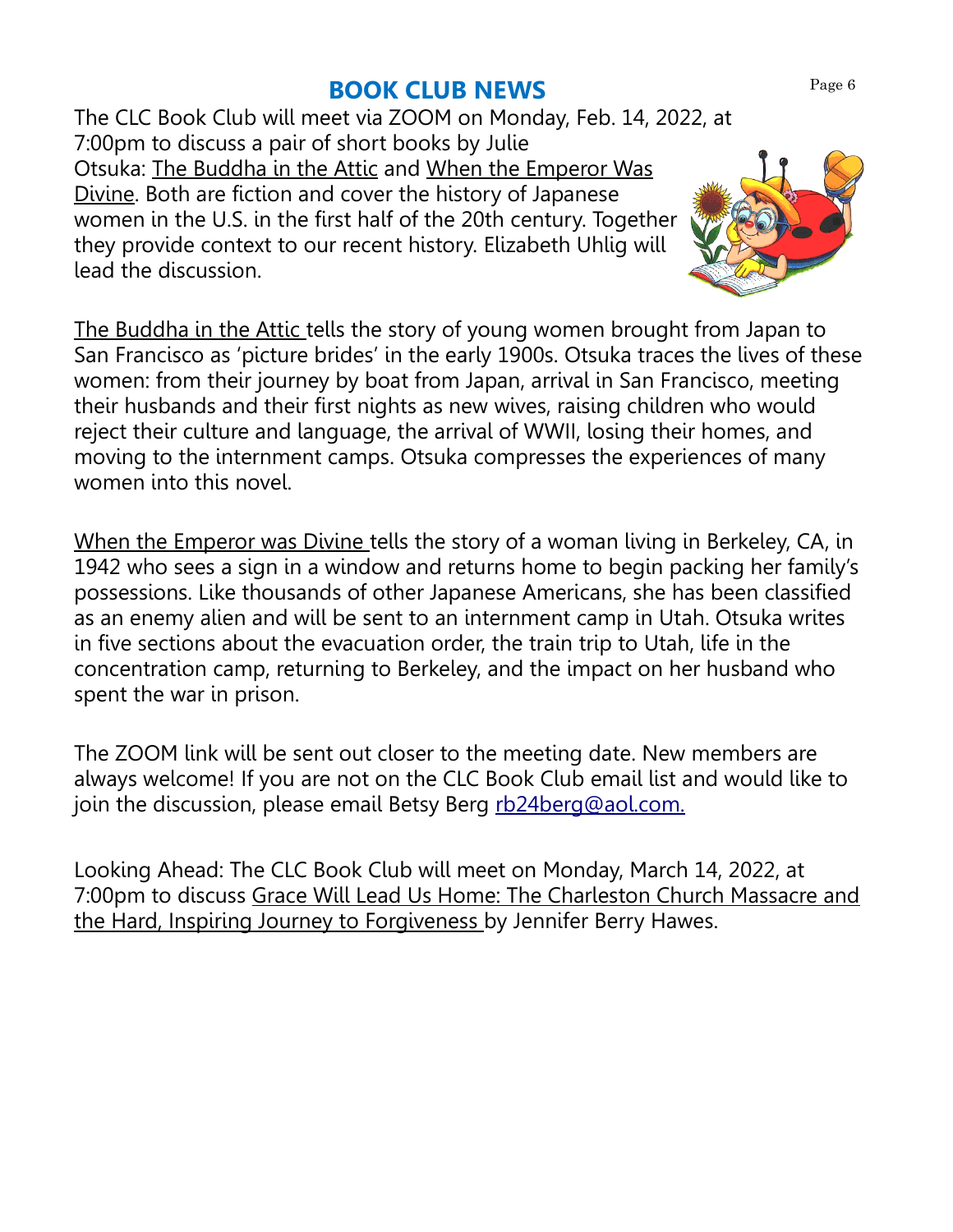

## **WE KEEP IN OUR PRAYERS**

Lue Berg, Terry Chap, Carolyn & Bob Evans, Linnea Embleton, Arline Fors, Ilona Johnson, Keith Jurasevich, Joy Lathrop, Doug and Jody Martin, Ellen Rasmussen, Gretchen Simas, Shirley Watson, Genevieve Youngquist; and those who mourn, especially the family and friends of former member, Ted Scherer who died November 25.

Click [here](mailto:prayers@welcometocentral.org?subject=Prayer%20Request) to submit a prayer request.

## **NURTURE FAITHFUL LIVING**

**...by diving into the word of God with a few of your friends from Central**



## **MEN'S BIBLE STUDY**

The Men's Bible Study meets weekly in person on **Wednesdays at 7am** at the Pancake House on Franklin Blvd. Newcomers are always welcome. For more information contact Chuck Dietz at [cdietz41@gmail.com.](mailto:cdietz41@gmail.com)

## **PASTOR'S BIBLE STUDY**

All are welcome to join Pastor and Vicar Ben on **Wednesdays at 11am** via Zoom as we study the readings for the upcoming Sunday. No preparation needed. Click [here](mailto:pastorlaurie@welcometocentral.org?subject=Send%20me%20the%20Zoom%20Link%20for%20Bible%20Study) for the Zoom link.

## **WOMEN'S PRAYER & BIBLE STUDY**

The Women's Prayer and Bible Study meets weekly on **Thursdays at 11am** on Zoom using the Bible study quides found in the ELCA's Gather Magazine. For more information and to receive the Zoom link to your inbox please contact Arlene Dietz at [dietzal@aol.com](mailto:dietzal@aol.com).